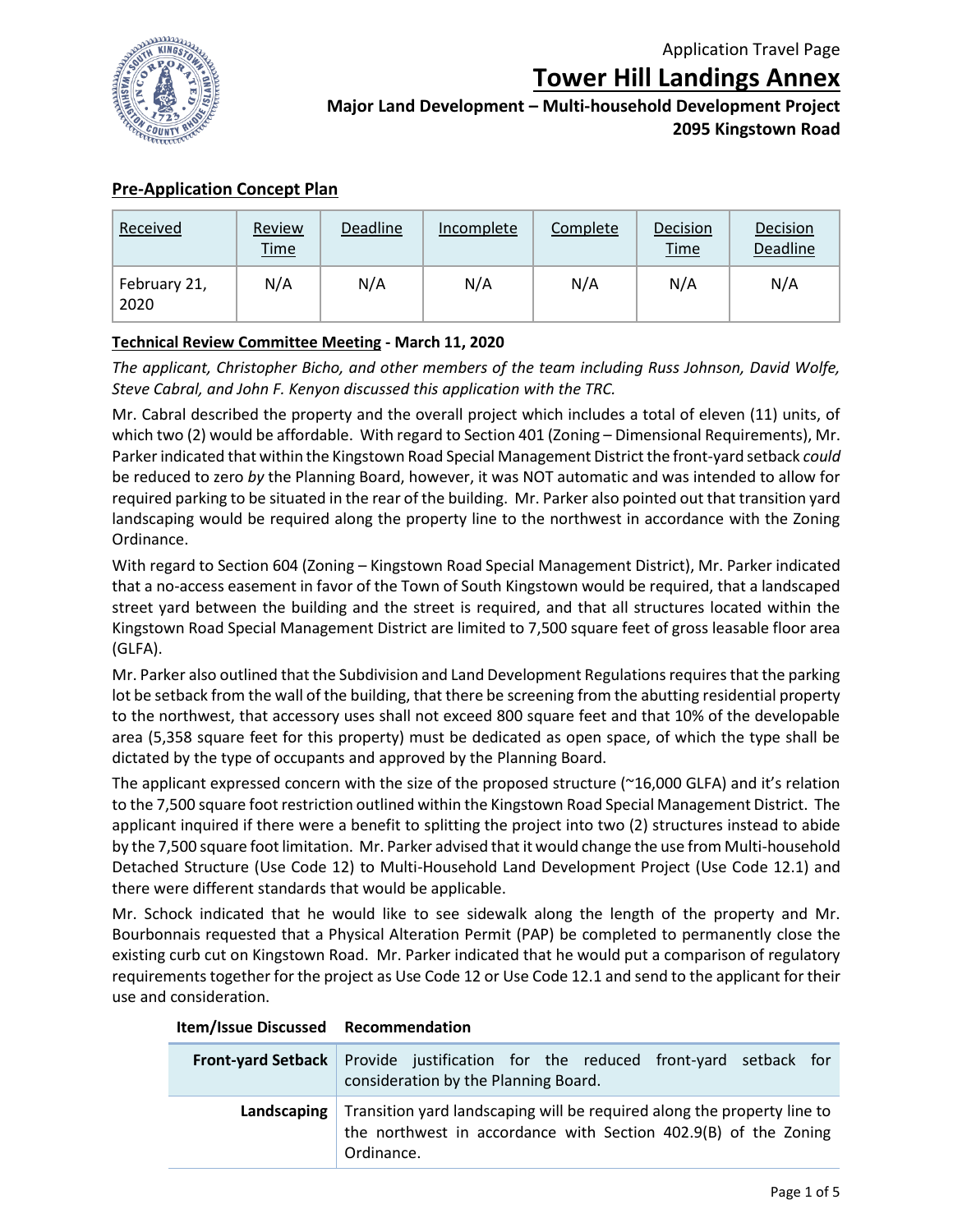|                       | A landscaped street-yard is required between the building and the<br>street in accordance with Section 604(D) & 604(E) of the Zoning<br>Ordinance.                                      |
|-----------------------|-----------------------------------------------------------------------------------------------------------------------------------------------------------------------------------------|
|                       | Landscape screening is required abutting the residential property to<br>the northwest per Subdivision & Land Development Regulations.                                                   |
| <b>Structures</b>     | Structures within the Kingstown Road Special Management District are<br>limited to 7,500 square feet of gross leasable floor area (GLFA) per<br>Section 604(I) of the Zoning Ordinance. |
| <b>Access</b>         | A Physical Alteration Permit (PAP) was requested to permanently close<br>the existing curb cut on Kingstown Road.                                                                       |
|                       | A no access easement in favor of the Town is required per Section<br>604(B) of the Zoning Ordinance.                                                                                    |
|                       | Consider installation of a sidewalk along the length of the property.                                                                                                                   |
| <b>Parking</b>        | The parking lot must be setback from the wall of the building in<br>accordance with the Subdivision and Land Development Regulations.                                                   |
| <b>Accessory Uses</b> | The floor area of accessory uses shall not exceed 800 square feet in<br>size in accordance with the Subdivision and Land Development<br>Regulations.                                    |
| <b>Open Space</b>     | At least 10% of the developable area of the parcel must be dedicated<br>as open space in accordance with the Subdivision and Land<br>Development Regulations.                           |

### **Planning Board Meeting** - **April 30, 2020**

John Kenyon, attorney for the applicant; Steve Cabral, Crossman Engineering; and applicants Chris Bicho and Russ Johnson all participated in this meeting to represent this application. Discussion ensued with Planning Board members asking questions in regard to the number of parking spaces proposed, spaces required per unit, number of occupants per unit, etc. Ms. Goins reminded applicant that more than three unrelated occupants per dwelling requires a special use permit.

**====================================================================**

PUBLIC COMMENT: None

## **Conceptual Master Plan**

| Received     | Review<br><b>Time</b> | Deadline     | Incomplete   | Complete     | Decision<br><b>Time</b> | Decision<br>Deadline |
|--------------|-----------------------|--------------|--------------|--------------|-------------------------|----------------------|
| May 5, 2020  | 25                    | May 30, 2020 | May 15, 2020 | $- -$        | $- -$                   |                      |
| May 28, 2020 | 10                    | June 7, 2020 | $-$          | May 29, 2020 | 90                      | August 27,<br>2020   |

### **Technical Review Committee Meeting - May 13, 2020**

*Appearing on behalf of the applicant were: Chris Bicho, Russ Johnson, Stephen Cabral (Crossman Engineering), and Attorney John Kenyon.*

*Note: TRC member Pam Rubinoff left the meeting at 12:26 PM and did not participate in this matter.* The applicants noted that they had revised their plans per the comments of the Planning Board at the preapplication hearing and that they are seeking the same waivers discussed at that hearing. To comply with the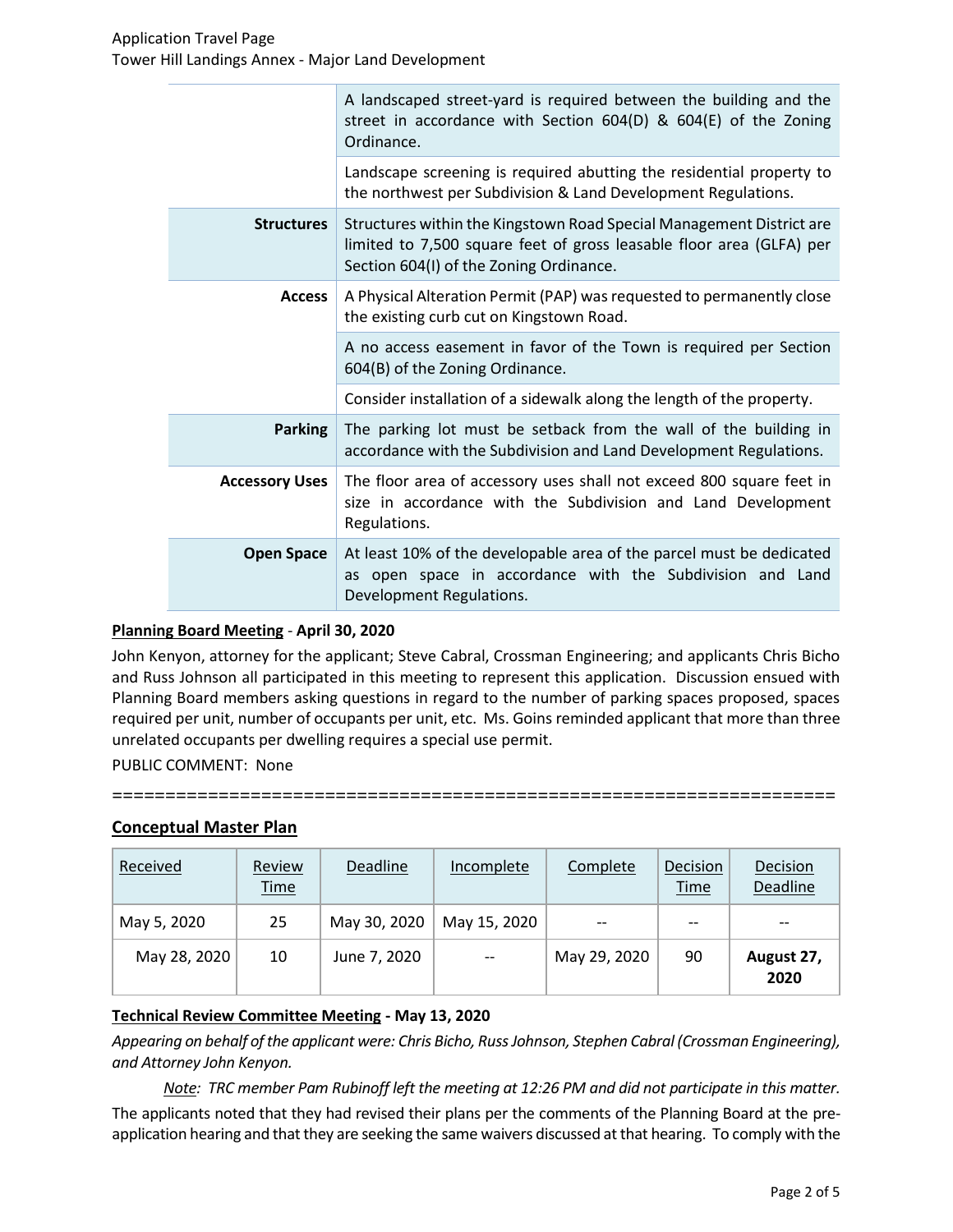### Application Travel Page Tower Hill Landings Annex - Major Land Development

Subdivision and Land Development Regulations, the original plan for a single-building was split into two buildings with the same total number of units.

The Planning Board's parking questions were reviewed. Given the parking requirements for units with unrelated occupants, the proposed 44 spaces will be slightly over the 40-space minimum requirement. Also, even with the 44 new spaces, the combined parking for the adjacent multi-unit housing uses will still be 50 spaces fewer than would be required under the Zoning Ordinance.

The parking lot will use porous pavement to reduce runoff. Rooftop runoff will be directed to an underground storage and sand filter system to comply with TMDL requirements.

Staff noted that the zoning requirement for a 100' setback and 50' landscape buffer from Kingstown Road are superseded by the Kingstown Road Special Management District overlay, which permits a zero-foot (0') setback with the approval of the Planning Board. In the present case the applicant is proposing a landscaped 25' setback along Kingstown Road with a sidewalk to connect the units in the two structures to the bus stop area.

A waiver is required from the requirement for a 50' separation between the buildings. It was not possible to separate the buildings further to meet the 50' separation requirement as designed. Instead, the applicant proposes to separate the buildings by a 10' landscaped walkway.

Mr. Schock asked about the applicant's plans for dealing with the grade change along the north-south axis and whether there would be much cut and fill or whether there would be a retaining wall. Mr. Cabral said that they did not plan to cut much below grade due to the high water table and that there might be a small 2' wall near the sand filter system.

Mr. Schock also inquired about where the sewer connection would be. Mr. Cabral said that they planned to connect to the sewers in Kingstown Rd. Mr. Schock replied that those connections were 6-inch laterals and that a flow analysis would be required.

Mr. Parker stated that the landscaping requirement at the zone change along the northern property boundary called for a "full landscape screen" and opined that the landscaping on the plan did not seem to meet that requirement. Mr. Cabral stated that the concept plan was prepared by a design tech and that a final landscape plan would be prepared by a landscape architect to meet the applicable requirements after concept approval.

| <b>Item/Issue Discussed</b> | Recommendation                                                                                                                                                                                                                                                                                                  |  |  |
|-----------------------------|-----------------------------------------------------------------------------------------------------------------------------------------------------------------------------------------------------------------------------------------------------------------------------------------------------------------|--|--|
| <b>Parking</b>              | Parking necessary to accommodate requirements for unrelated<br>residents living in a single dwelling unit.<br>Total parking for adjacent multi-unit projects is less than<br>required by zoning ordinance.<br>Use of porous paving materials requires Planning Board approval<br>per § 703 of Zoning Ordinance. |  |  |
| Landscaping                 | A formal landscape plan will be required for Preliminary Plan.<br>Plan must address "full landscape screen" requirements along<br>zone boundary.                                                                                                                                                                |  |  |
| <b>Sewer</b>                | Flow analysis required for connection to 6" laterals in Kingstown<br>Road.                                                                                                                                                                                                                                      |  |  |

## **TRC Action**

A motion was made by Mr. Schock to move the matter on to the Planning Board with a favorable recommendation subject to the above-referenced comments. The motion was duly seconded by Mr. Bourbonnais and was unanimously approved. *(Ms. Rubinoff did not vote having left the meeting at 12:26 PM.)*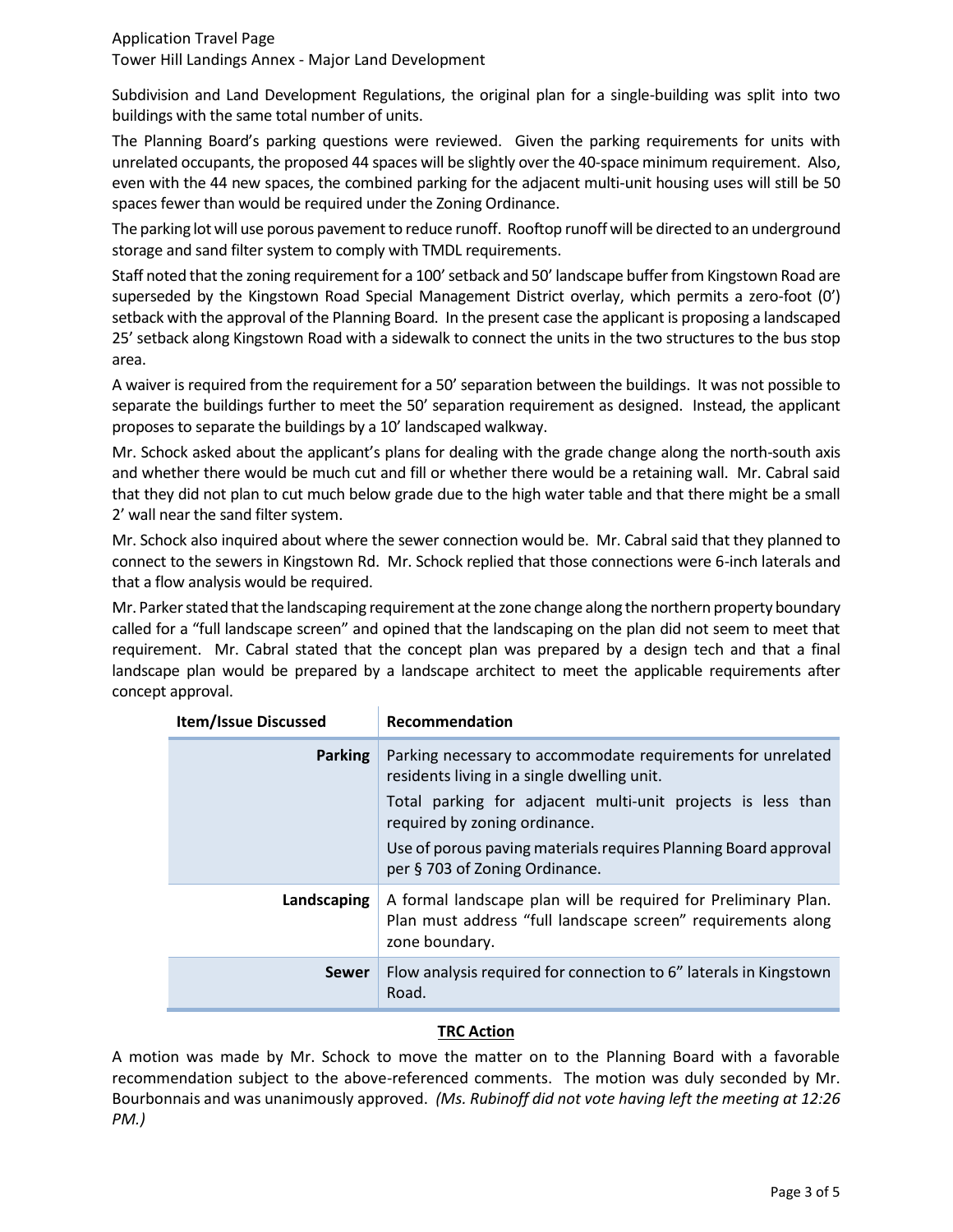## **Conservation Commission Meeting – June 4, 2020**

*Appearing on behalf of the applicant were: Russ Johnson, Stephen Cabral (Crossman Engineering), and Attorney John Kenyon.*

Following review and discussion with the applicant's Attorney, John F. Kenyon, Project Manager, Russ Johnson, and Engineer, Steven Cabral, P.E., the following motion, made by Ms. Joubert and duly seconded by Mr. Wyman, was unanimously approved 6-0 (M. Bradywood; D. Flanders; C. O'Connor; M. Talbot-Rabuano; J.V. Wyman):

**Motion:** "The Conservation Commission recognizes that the shared access from Rolens Drive, the reduced frontage of the buildings, and closer siting of the buildings is one way of reducing impervious cover which is recommended. We are a bit concerned about the depth to the water table and the filling that is going to occur; but without more information, they will need to rely on RIDEM to ensure that all protective measures are taken. The curbing along Route 108 seems to be one way to reduce runoff crossing into the property and down-gradient toward the wetland. We are pleased to see the use of pervious pavement, but are concerned that if RIDEM doesn't approve permeable pavement due to water table depth or any other condition, that the applicant would have to come back to us with other types of stormwater management measures that could be accommodated to reduce runoff to the same extent possible.

In terms of the design and installation of the asphalt for the permeable pavement parking lot, that the plans be reviewed by an outside expert, and there be an onsite inspector when the permeable parking lot is installed to ensure that the asphalt mix and the installation is correct; and that the maintenance contract afterwards be developed that would include no sand application, no salt if possible, vacuuming as needed, and prevention of runoff from polluted areas or potential pollutants, such as from the dumpster, where the dumpster would be on an impervious surface with curbing; and that a maintenance contract would be maintained and reports sent to the Town to keep track of the maintenance occurring. Also, no snow storage on the permeable lot should be allowed, whether that snow is coming from the Rolens Drive area or elsewhere, since that often contains sand. We are also concerned about construction during the wet season and during frozen conditions; so we would like to ensure that the Soil Erosion Sediment Control Plan addresses those issues carefully, and if necessary, provides for a third party inspector that would be there to conduct inspections and send summary reports to the Town. Landscaping plans should include the Town's planting specifications in the subdivision regulations, using native species and low-input grasses without the use of fertilizer or irrigation."

### **Zoning Board Meeting – August 19, 2020**

Applicant received a Special Use Permit allowing the occupancy of more than three (3) unrelated people.

**====================================================================**

**====================================================================**

### **Preliminary Plan**

| Received              | Review<br><u>Time</u> | <b>Deadline</b>     | Incomplete               | Complete             | Decision<br><b>Time</b> | Decision<br>Deadline |
|-----------------------|-----------------------|---------------------|--------------------------|----------------------|-------------------------|----------------------|
| September 24,<br>2020 | 25                    | October 19,<br>2020 | $\overline{\phantom{m}}$ | September<br>28.2020 | 90                      | December 27,<br>2020 |

### **Technical Review Committee Meeting – September 9, 2020**

*Steve Cabral, PE, John Kenyon, Esq., Chris Bicho and R. Johnson appeared on behalf of the applicant.*

Mr. Cabral noted that the site plan is largely unchanged. The project is located in the Saugatucket TMDL area, so new porous pavement is proposed with stormwater and roofs draining to an underground system